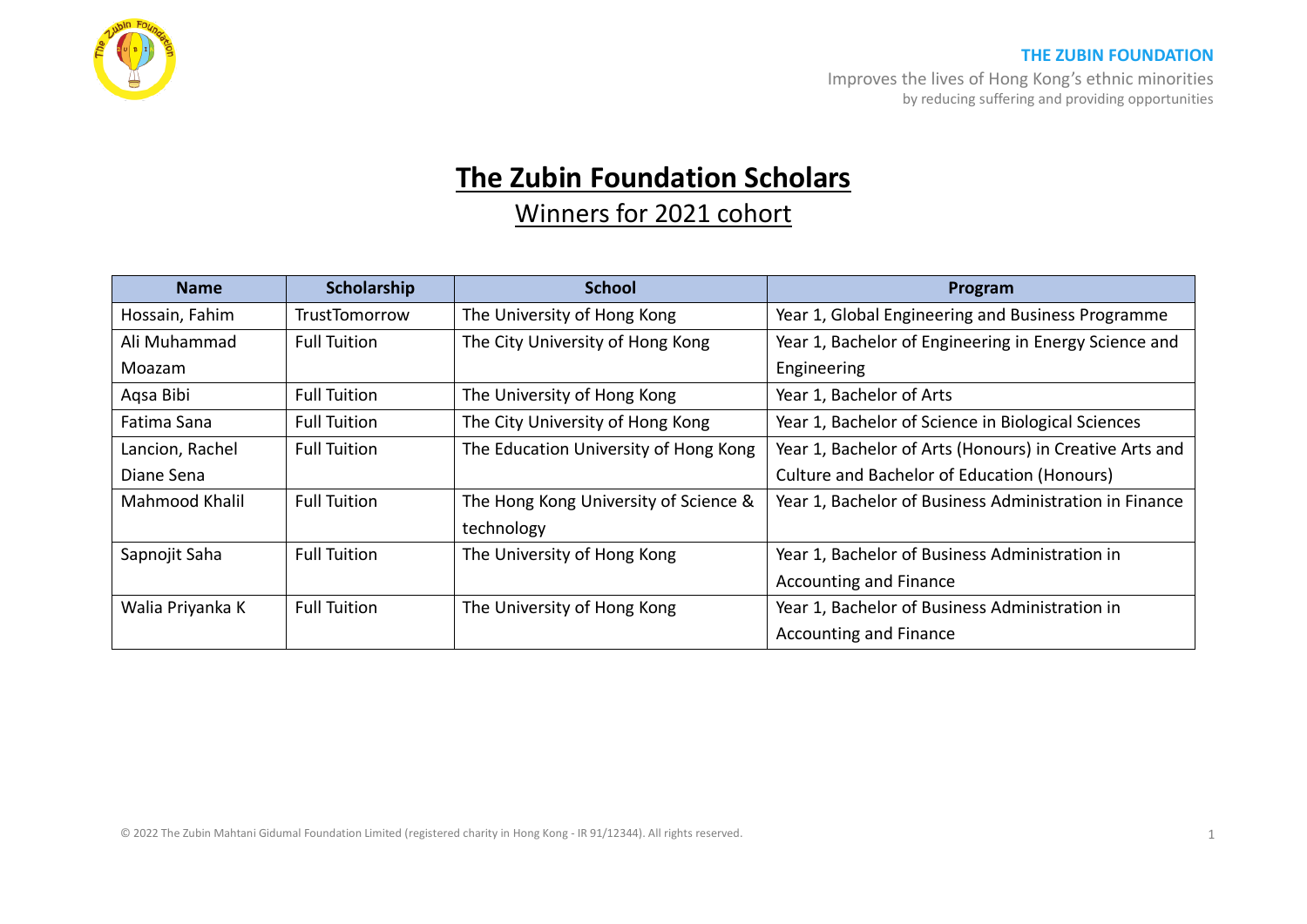

Improves the lives of Hong Kong's ethnic minorities by reducing suffering and providing opportunities

| <b>Name</b>       | Scholarship | <b>School</b>                          | Program                                           |
|-------------------|-------------|----------------------------------------|---------------------------------------------------|
| Akram Rumshah     | Young Women | Tung Wah College                       | Year 1, Bachelor of Science (Honours) in          |
|                   |             |                                        | Physiotherapy                                     |
| Ali Maria         | Young Women | Lingnan Institute of Further Education | Year 1, Associate of Social Sciences (Psychology) |
| Anika Abida       | Young Women | The University of Hong Kong            | Year 3, Bachelor of Social Science                |
| Chetri Nipurna KC | Young Women | The City University of Hong Kong       | Year 4, Bachelor of Laws (LLB)                    |
| Gul Fouzia        | Young Women | The HKU School of Professional and     | Year 2, Higher Diploma in Business                |
|                   |             | <b>Continuing Education</b>            |                                                   |
| Irfan Inza        | Young Women | The HKU School of Professional and     | Year 1, Associate in Social Sciences (Psychology) |
|                   |             | <b>Continuing Education</b>            |                                                   |
| Kanzah            | Young Women | Hong Kong Metropolitan University      | Year 1, Higher Diploma in Nursing Studies         |
| Khan Huma-Nisa    | Young Women | Centennial College, The University of  | Year 4, Bachelor of Arts                          |
|                   |             | Hong Kong (HKU)                        |                                                   |
| Khan Kiran Nisa   | Young Women | The University of Hong Kong            | Year 2, Bachelor of Social Science                |

© 2022 The Zubin Mahtani Gidumal Foundation Limited (registered charity in Hong Kong - IR 91/12344). All rights reserved. 2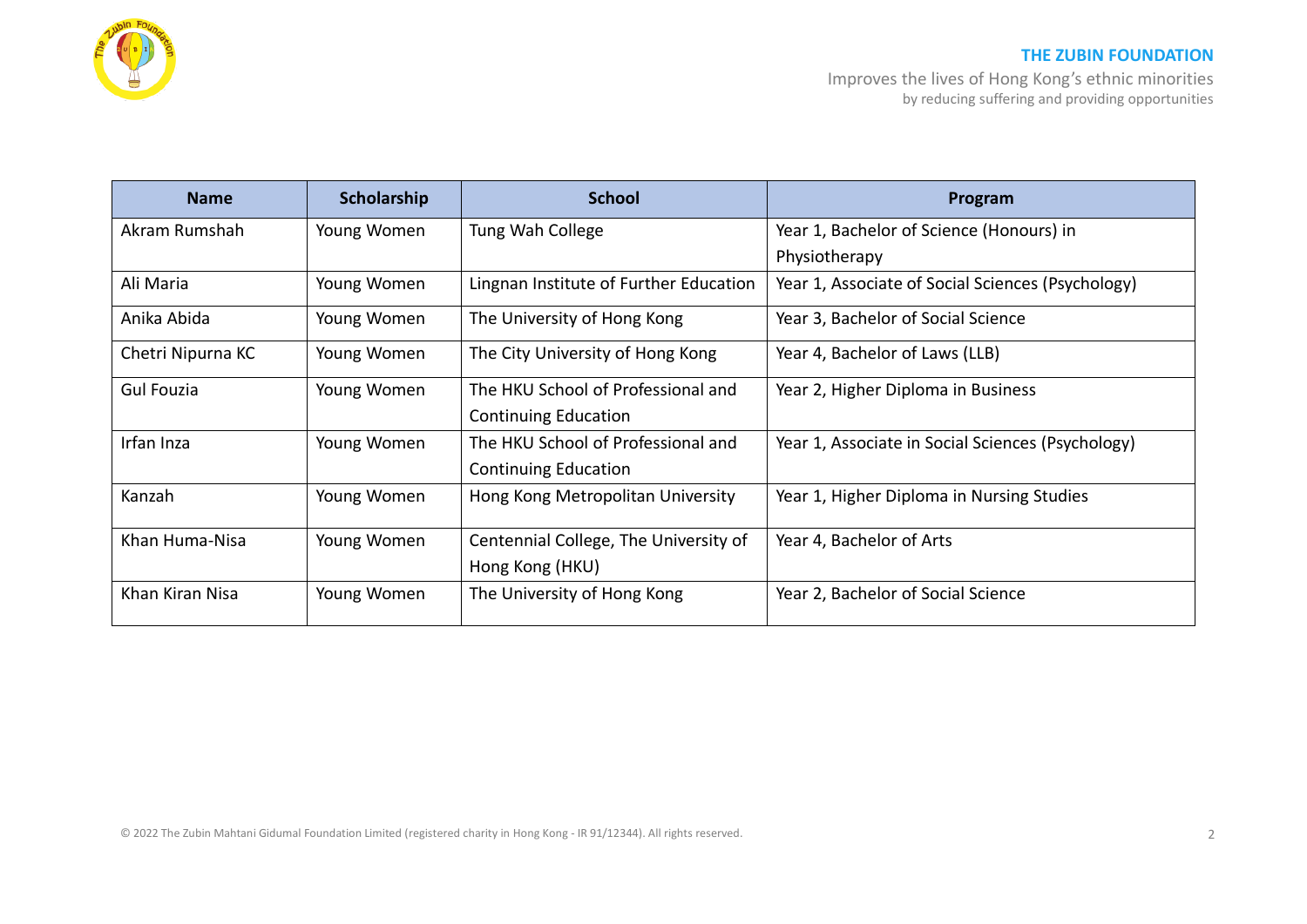

## **THE ZUBIN FOUNDATION**

Improves the lives of Hong Kong's ethnic minorities by reducing suffering and providing opportunities

| <b>Name</b>          | Scholarship | <b>School</b>                        | Program                                               |
|----------------------|-------------|--------------------------------------|-------------------------------------------------------|
| Khan Ramizah         | Young Women | Tung Wah College                     | Year 1, Bachelor of Health Science (Honours) in       |
|                      |             |                                      | <b>Nursing</b>                                        |
| Khan Uzma Nisa       | Young Women | The University of Hong Kong          | Year 4, Bachelor of Arts and Bachelor of Education in |
|                      |             |                                      | Language Education                                    |
| Manlangit Honeymie   | Young Women | The HKU School of Professional and   | Year 1, Associate of Nursing Studies                  |
| Kyla                 |             | <b>Continuing Education</b>          |                                                       |
| Muhammad Bisma Afzal | Young Women | Hong Kong Metropolitan University    | Year 1, Higher Diploma in Early Childhood Education   |
| Nadeem Aiman         | Young Women | The University of Hong Kong          | Year 3, Bachelor of Journalism                        |
| Nazahat-Riaz         | Young Women | The Hong Kong Polytechnic            | Year 2, Bachelor of Arts (Honours) in Marketing and   |
|                      |             | University (PolyU), The School of    | Digital Strategy                                      |
|                      |             | Professional Education and Executive |                                                       |
|                      |             | Development (SPEED)                  |                                                       |
| Noor Aimen           | Young Women | The Education University of Hong     | Year 2, Higher Diploma in Early Childhood Education   |
|                      |             | Kong                                 |                                                       |
| Omme Habibah         | Young Women | The HKU School of Professional and   | Year 1, Associate of Social Sciences                  |
|                      |             | <b>Continuing Education</b>          |                                                       |